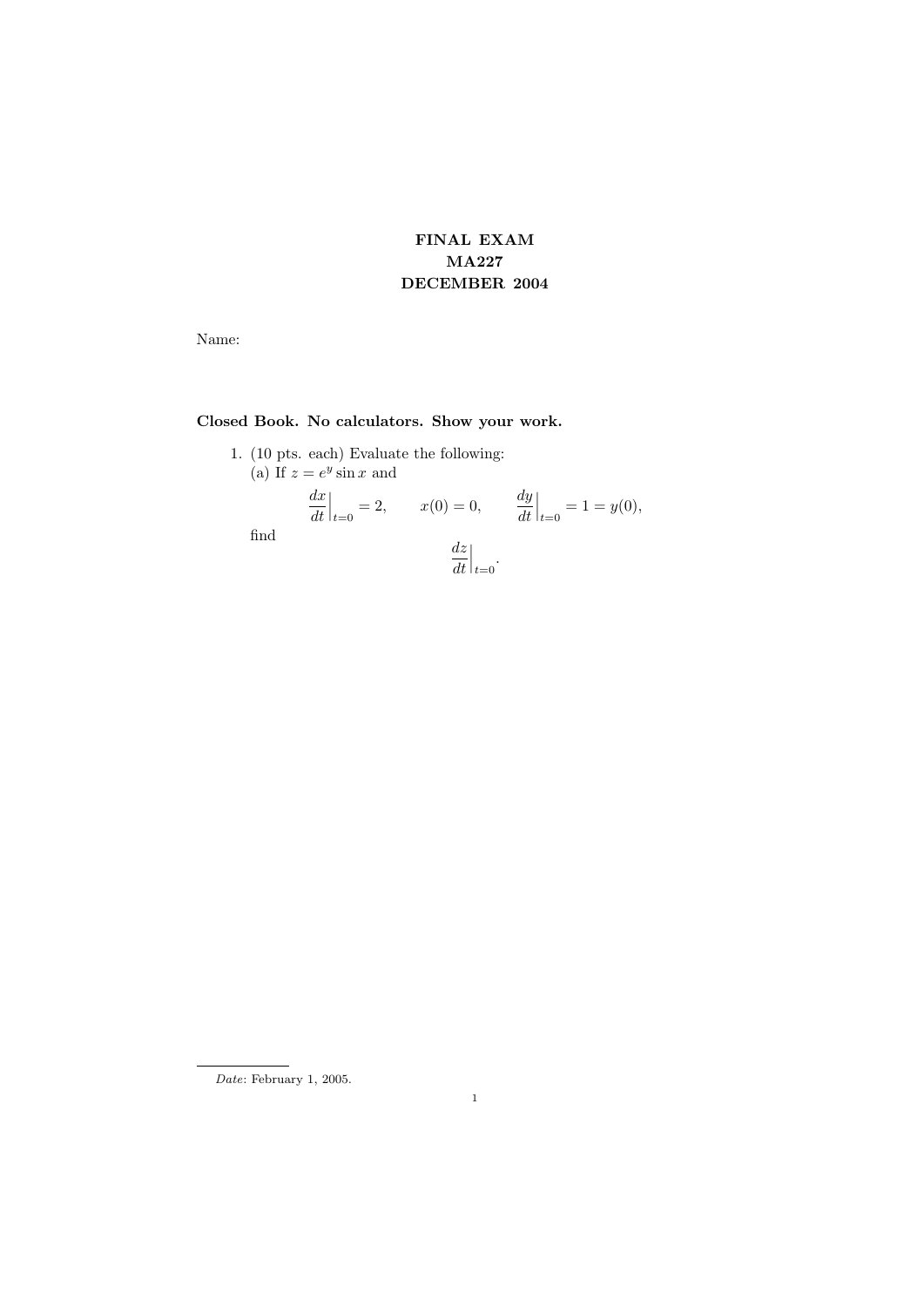(b) Calculate div $\mathbf F$  for

 $\mathbf{F} = \sin(x^2 + y) \mathbf{i} + ye^z \mathbf{j} + x \ln y \mathbf{k}$ 

(c) Compute the curl **F** for **F** :=  $(xe^y - z)$  **j** +  $xyz$  **k**.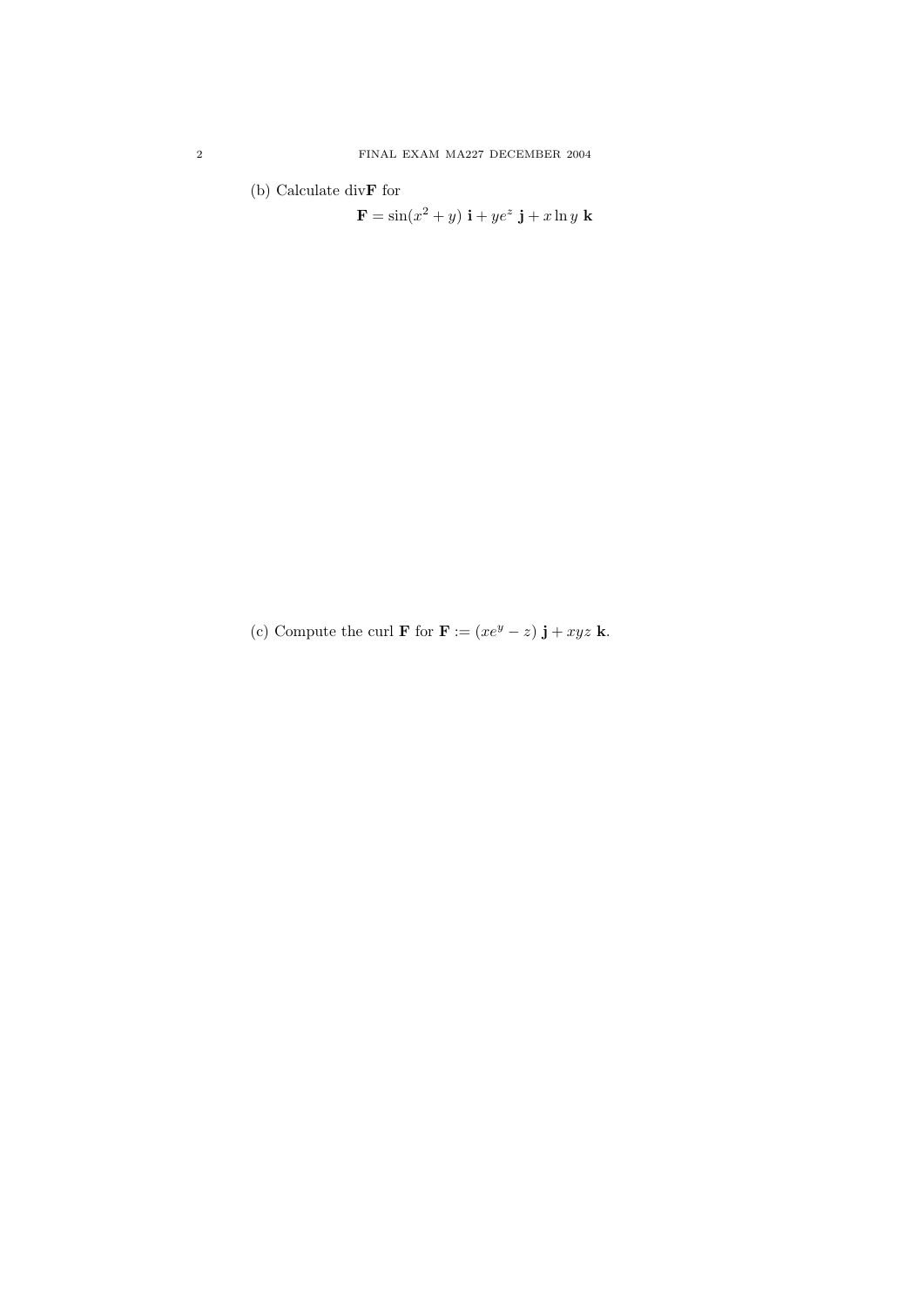(d) Let E be the region described by  $1 < x^2 + y^2 + z^2 < 4$ . Evaluate the integral

$$
\iiint_E z \ dV
$$

by changing to spherical coordinates.

(e) Determine whether or not the vector field  $\mathbf{F}(x, y, z) = x\mathbf{i} + y\mathbf{j} + z\mathbf{k}$  is conservative. If it is conservative, find  $f(x, y, z)$  in order that  $\mathbf{F} = \nabla f$ .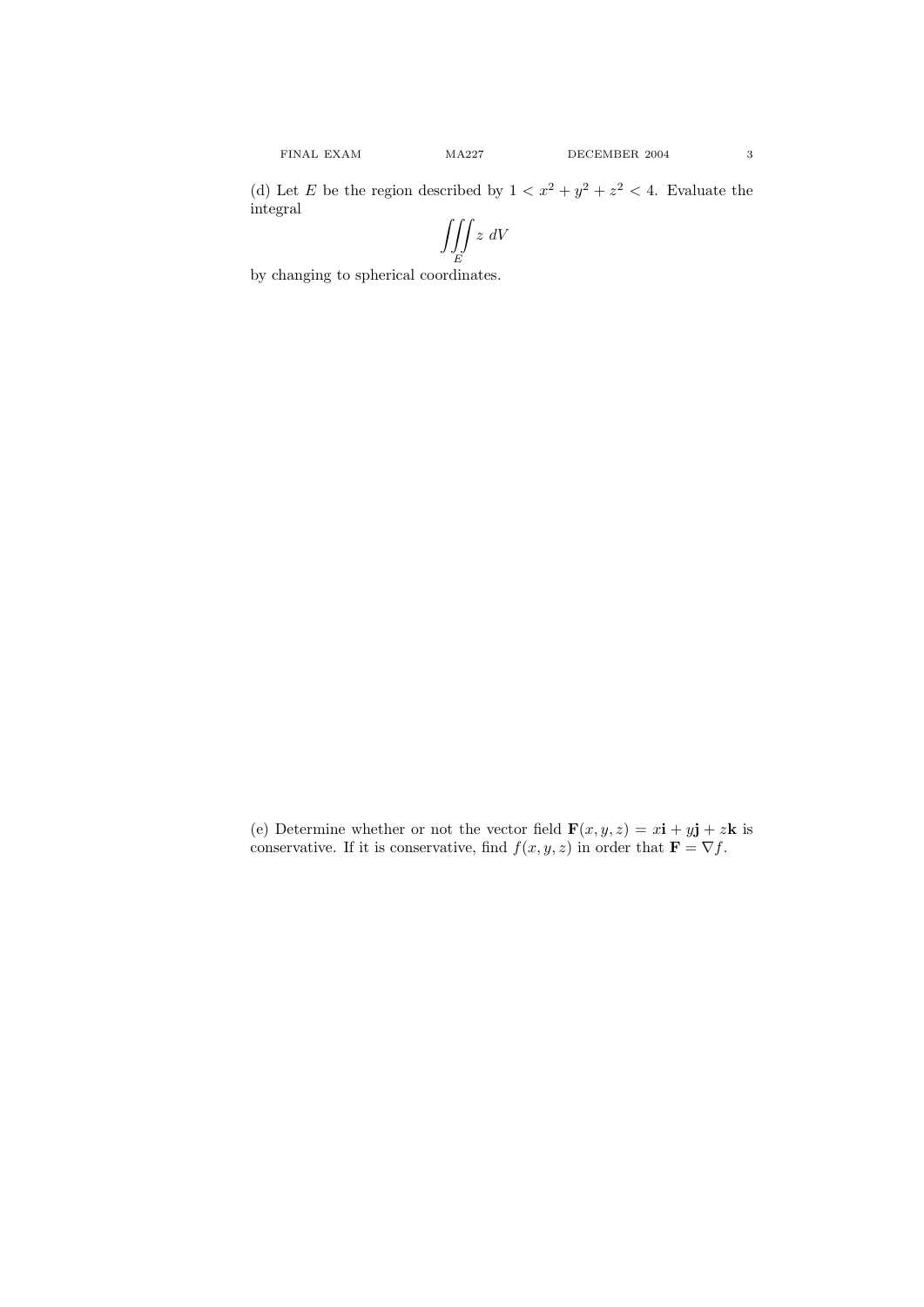2. Find all local maxima, minima, and saddle points for

 $f(x, y) = y^3 - 6xy + x^3.$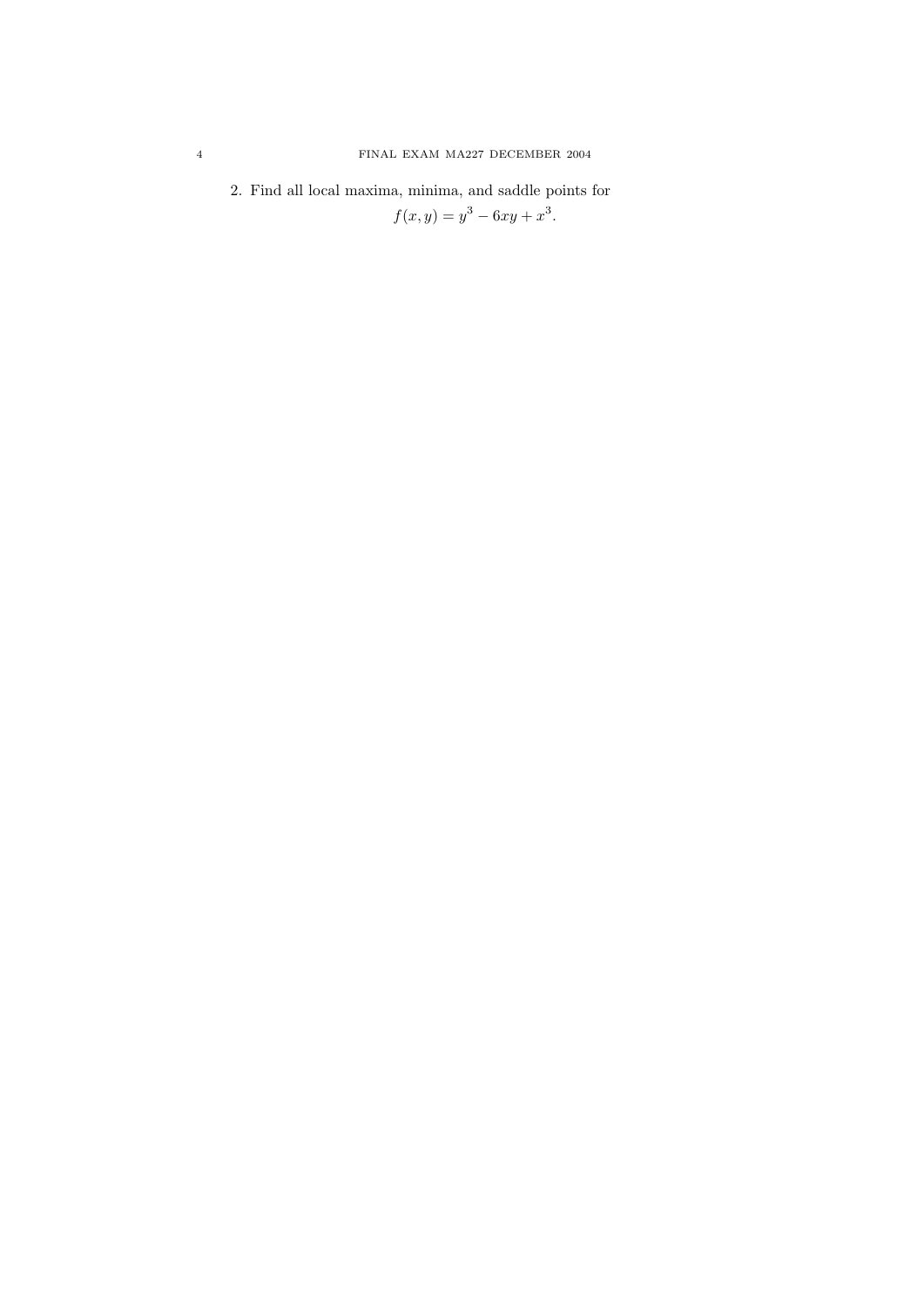3. Find the volume of the solid bounded above by the surface  $z = xy^2$  and below by the triangle in the xy-plane with vertices  $(1,0)$ ,  $(0,2)$ , and  $(2,0)$ .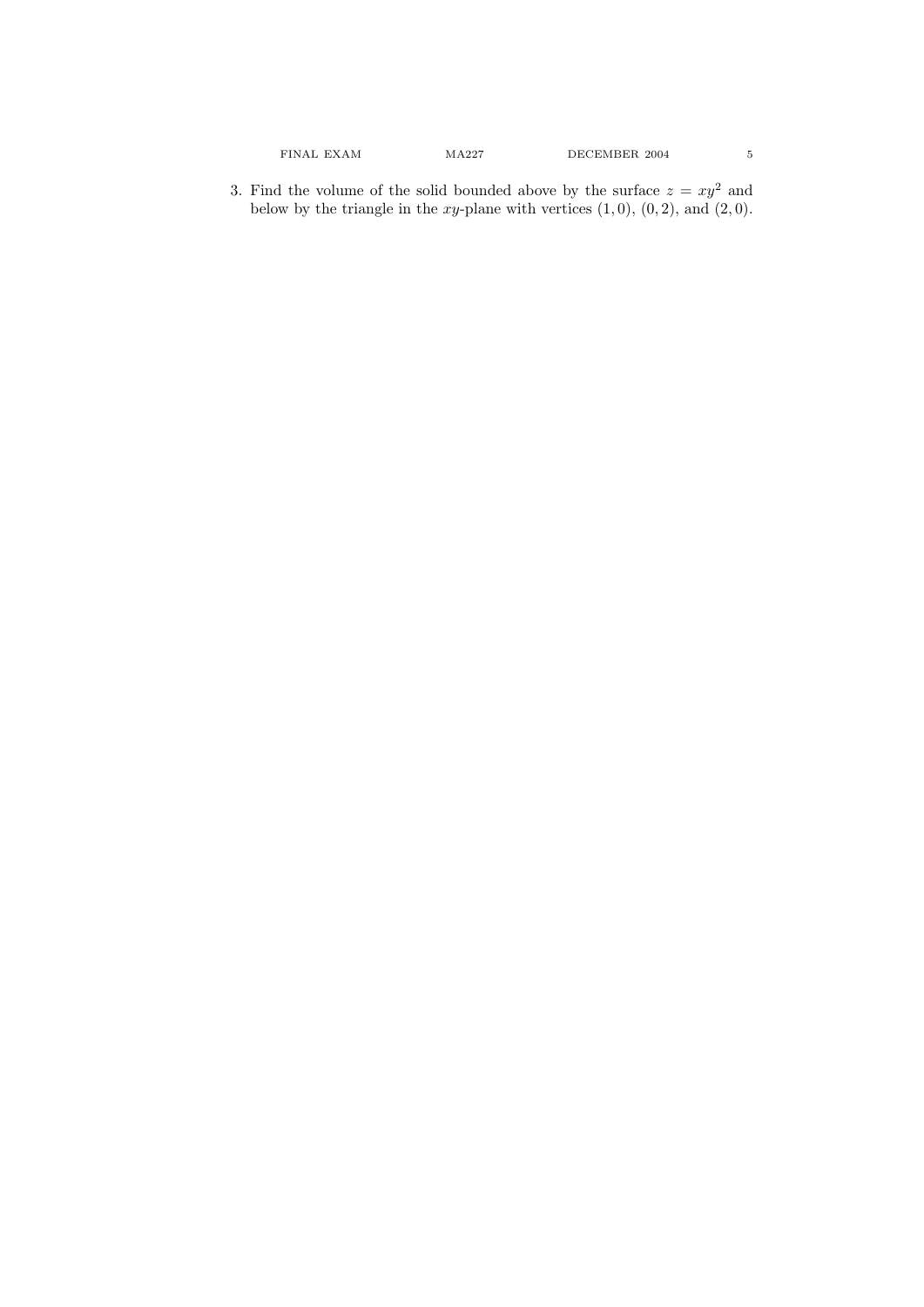## 6 FINAL EXAM MA227 DECEMBER 2004

4. Find the surface area of the part of the paraboloid  $z = x^2 + y^2$  that lies between the cylinders  $x^2 + y^2 = 1$  and  $x^2 + y^2 = 9$ .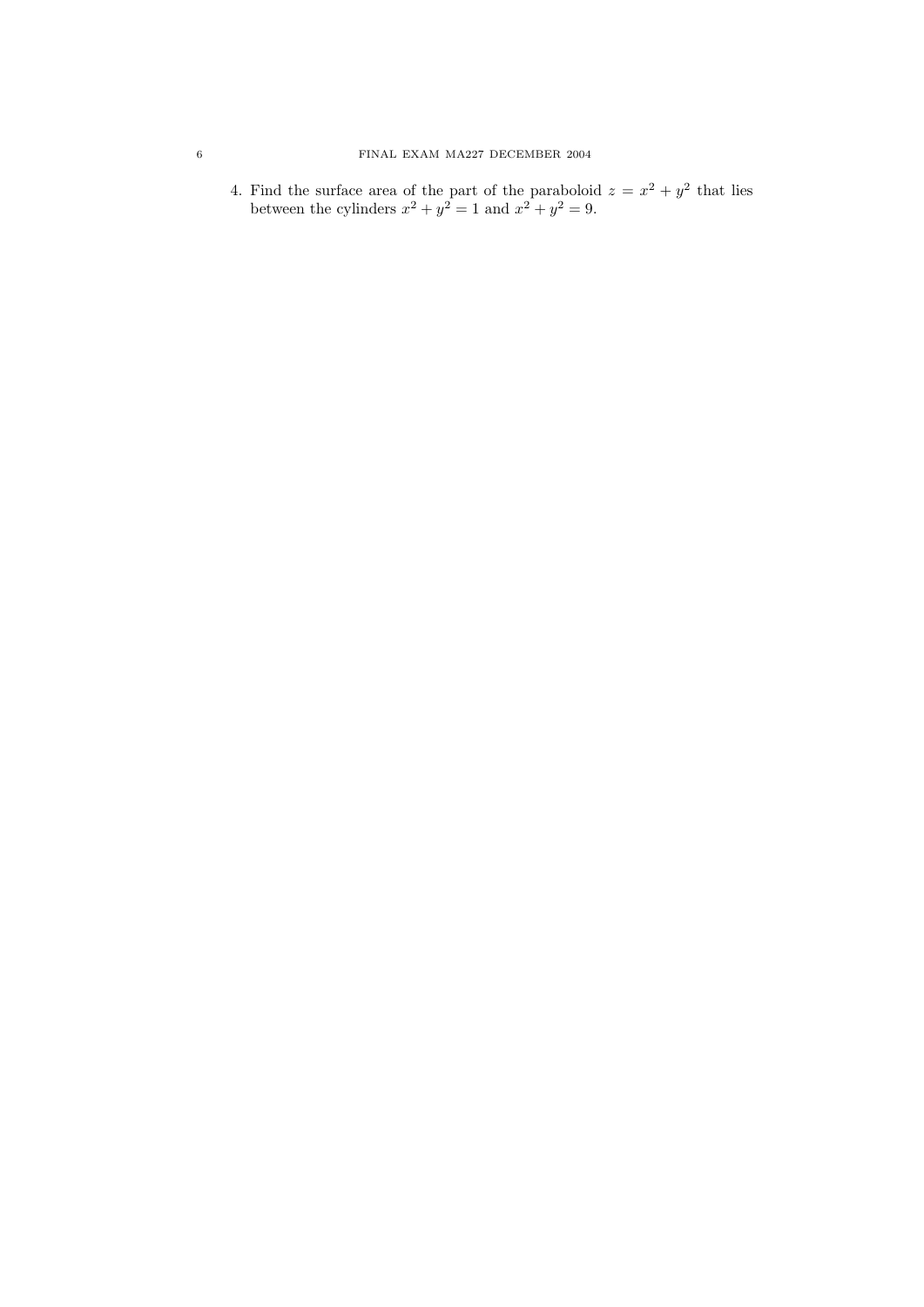5. Suppose that C consists of the line segment from  $(0,0)$  to  $(1,0)$ , the line segment from  $(1,0)$  to  $(1,1)$ , and the arc of the curve  $x=y^2$  from  $(1,1)$  to  $(0, 0)$ . Use Green's Theorem to evaluate

$$
\oint_C (xe^{3x} - 4y^2) \, dx + (2xy + y\sin y^2) \, dy.
$$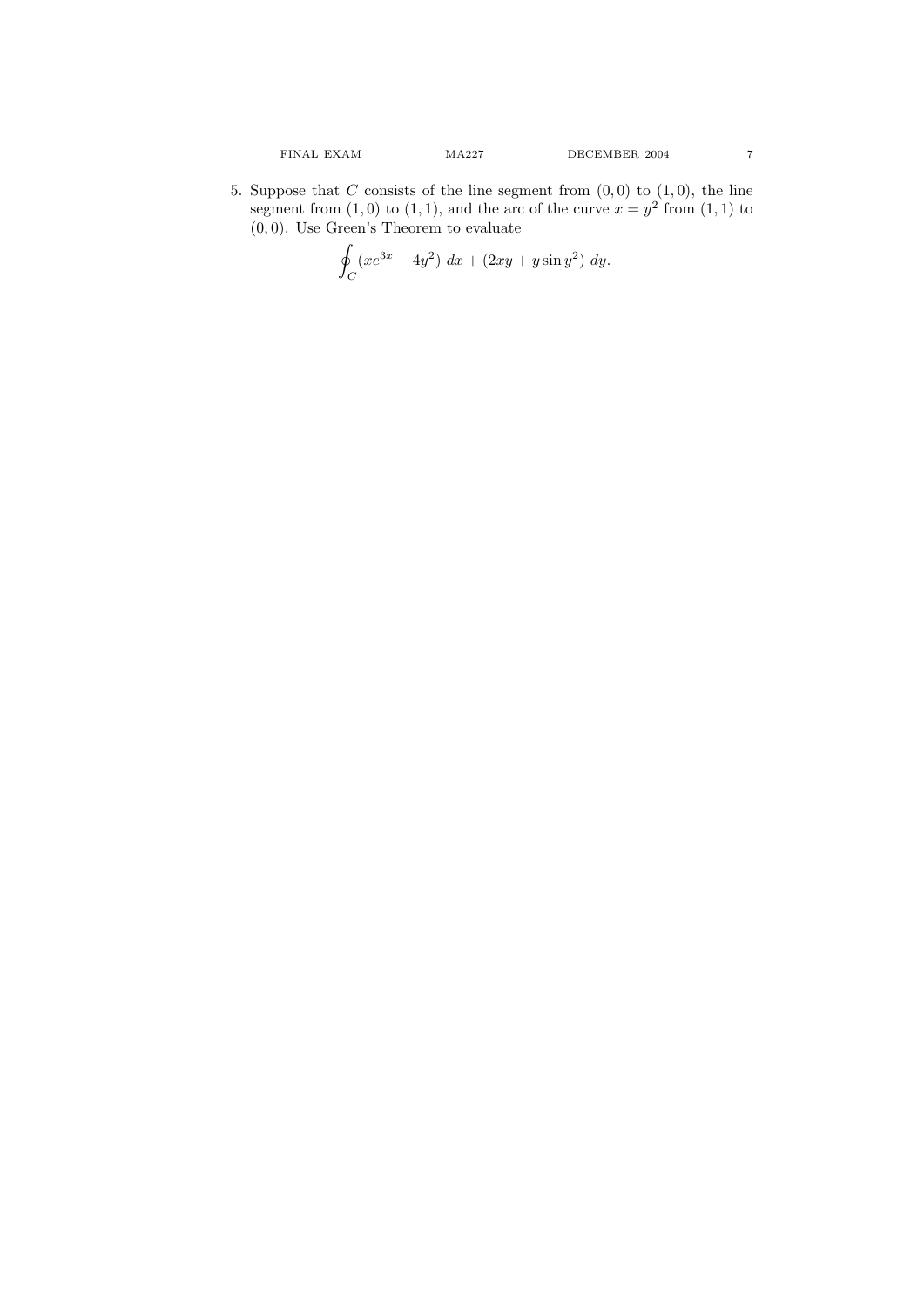**Extra Credit:** Let the surface  $S_1$  be the part of the sphere  $x^2 + y^2 + z^2 = 5$  that lies inside the cylinder  $x^2 + y^2 = 1$  and above the xy-plane. Let  $S_2$  be the part of the plane  $z = 2$  that lies inside the cylinder  $x^2 + y^2 = 1$ . If for some vector field **F**,

$$
\iint_{S_1} \text{curl } \mathbf{F} \cdot d\mathbf{S} = 3,
$$

$$
\iint_{S_2} \text{curl } \mathbf{F} \cdot d\mathbf{S} = ?
$$

how does this fact relate to

(The amount of extra credit - if any - will depend upon how well you justify your answer.)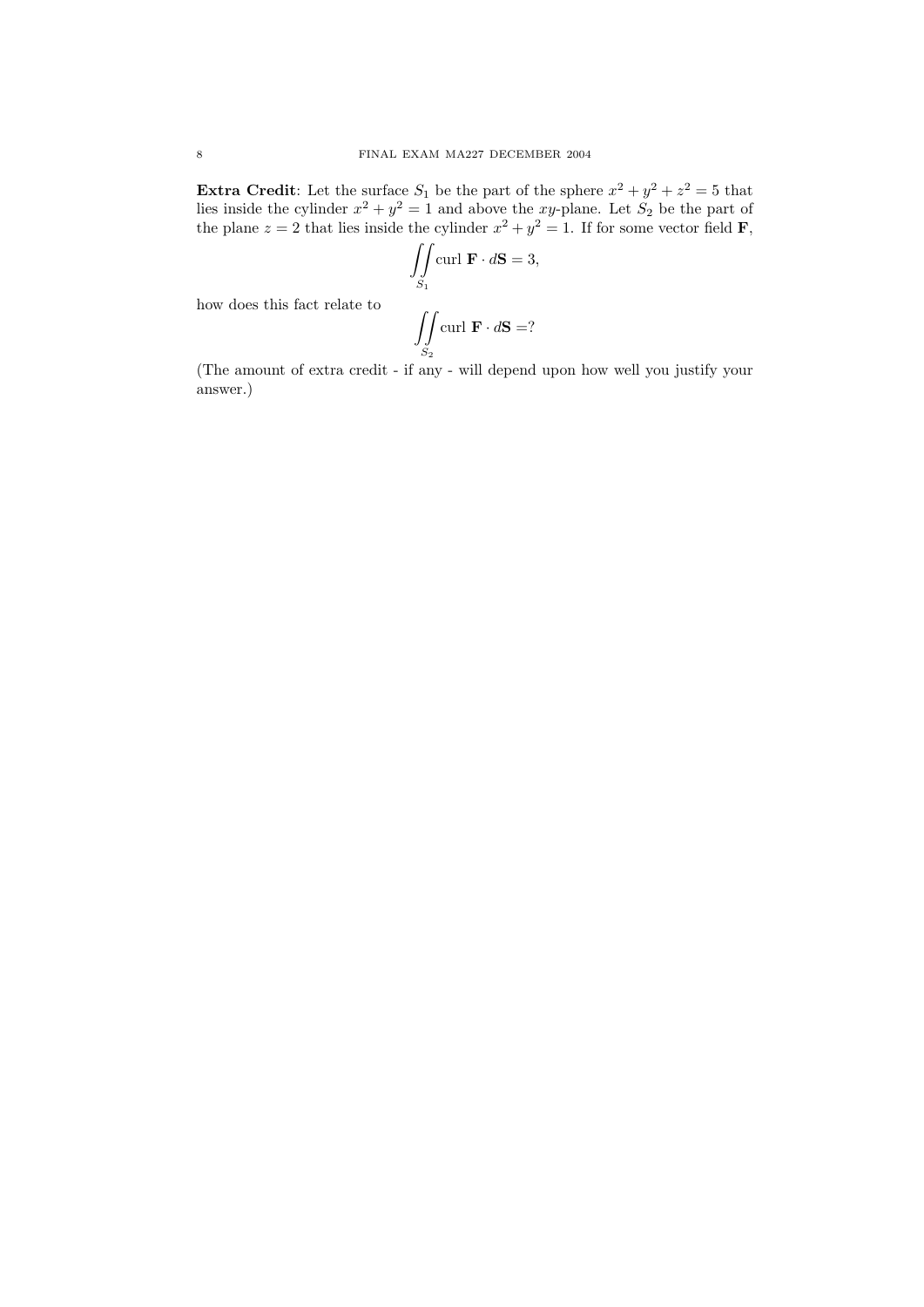Test 1 MA227 September 2004 Name:

Closed Book. No calculators. CIRCLE YOUR ANSWER. You must show your work and justify your answer to receive credit.

1. (a) (10 pts.) If  $\mathbf{u} = \frac{1}{2}i + \frac{\sqrt{3}}{2}j$  find the directional derivative

 $D_u \sin(xy)$ .

(b) (5 pts.) If  $\mathbf{u} = a\mathbf{i} + b\mathbf{j}$ , what are values of a and b (with  $a^2 + b^2 = 1$ ) that maximizes  $D_u \sin(xy)$  at the point with  $x = 1, y = 0$ ?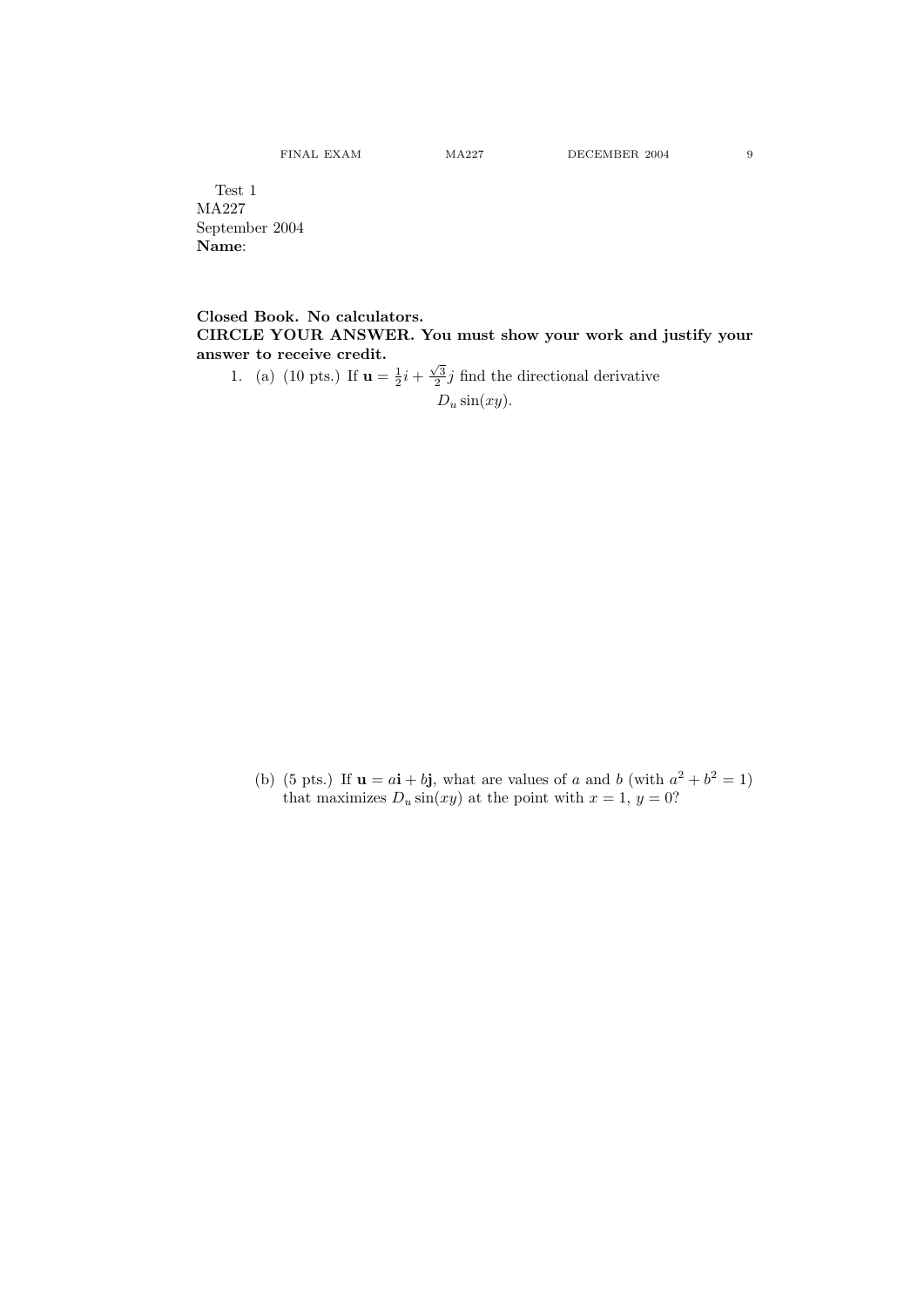2. (20 pts.) Let

$$
f(x,y) = xye^{-(3x+2y)}.
$$

Find all critical points and classify as local maxima, local minima, or saddle points.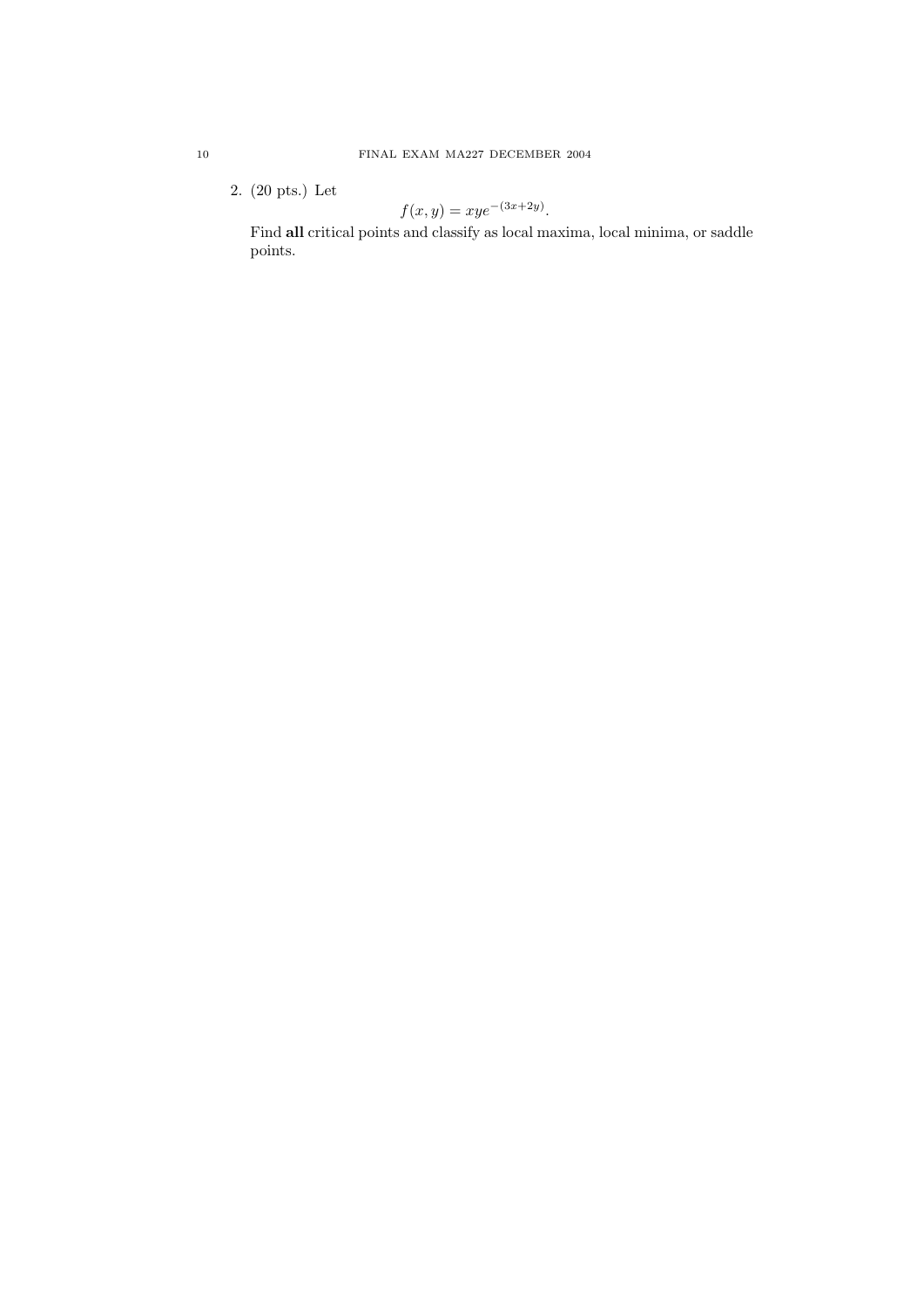3. A helix is described by

$$
\mathbf{r}(t) := 3(\sin 2t)\mathbf{i} + 3(\cos 2t)\mathbf{j} - 4t\mathbf{k}.
$$

(a) (6 pts.) Find the unit tangent vector  $T$  at the point  $(0,3,0)$  on the helix.

(b) (6 pts.) Find the (principal unit) normal vector  $N$  at the point  $(0,3,0)$ on the helix.

(c)  $(8 \text{ pts.})$  Find the plane containing the point  $(0, 3, 0)$  and determined by the vectors  $T$  and  $N$  from parts (a) and (b), i.e., the *osculating* plane.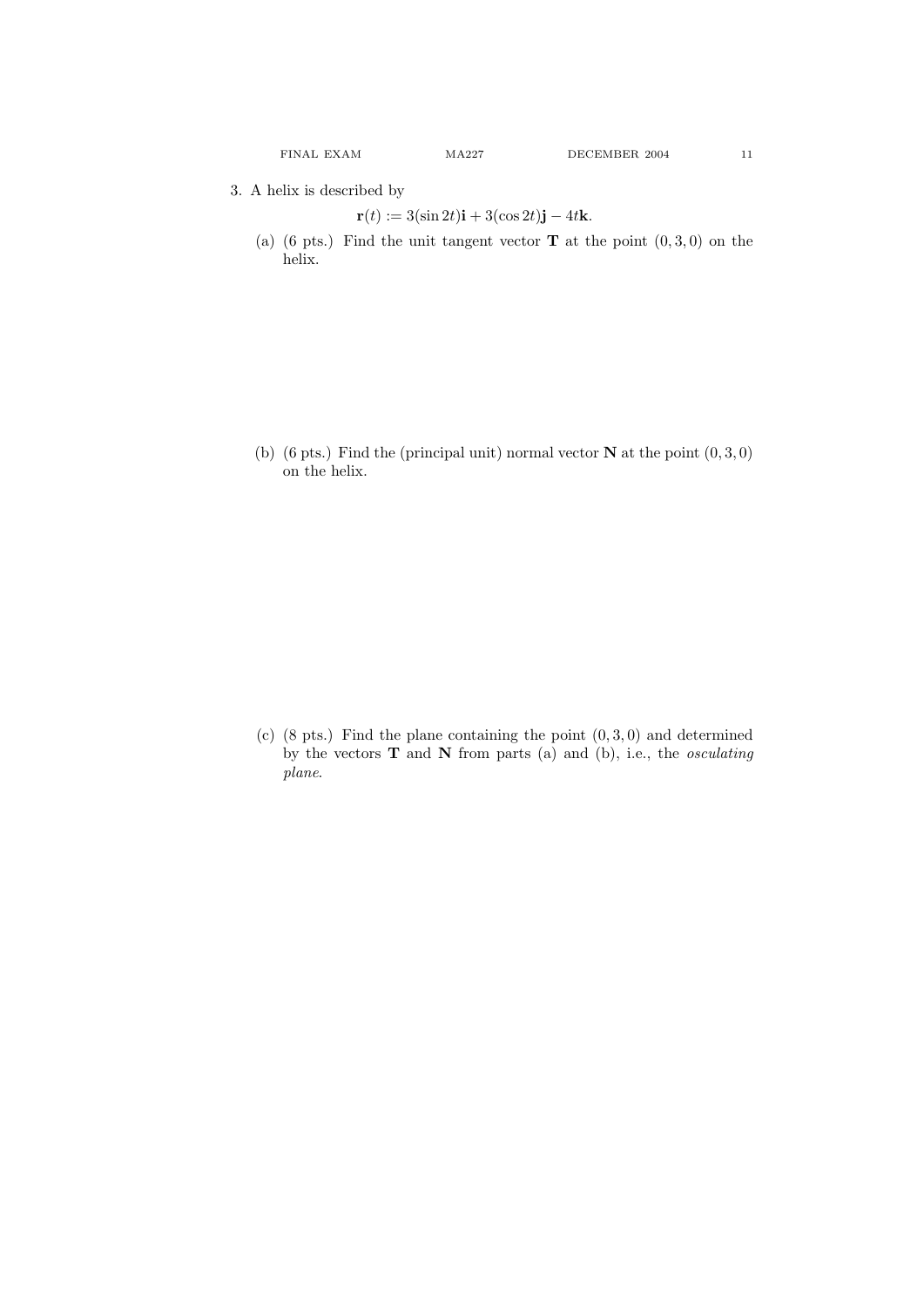- 4. (15 pts.) Calculate the limit exists if it exists. If it does not exists, justify your answer.
	- (a) (Hint: Change to polar coordinates.)

$$
\lim_{(x,y)\to(0,0)}\frac{x^3 - xy^2}{x^2 + y^2}
$$

(b)

$$
\lim_{(x,y)\to(0,0)}\frac{x^2 - 2xy}{4x^2 + y^2}
$$

5. (15 pts.) Find 
$$
\frac{\partial f}{\partial t}
$$
 if  
\n $f(x, y) = (\sin y) \ln(x^2 + 2)$ , and  $x = 2\cos(st)$ ,  $y = 3s - 2t$ .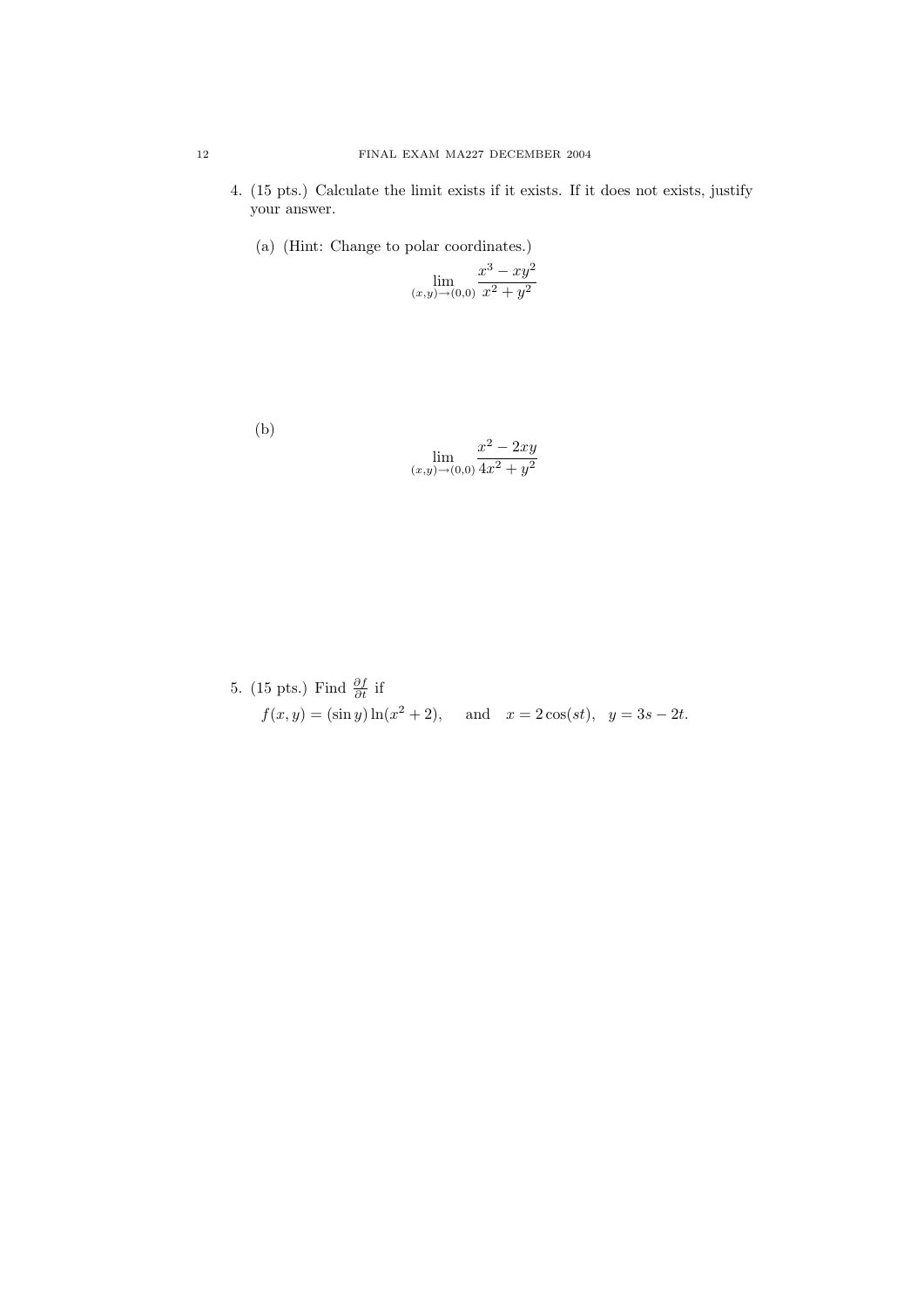6. An athlete puts a shot which leaves his hand 6 ft. above the ground at a An athlete puts a shot which leaves his hand  $\sigma$  it. above the 45 degree angle to the horizon and at a speed of  $29\sqrt{2}$  ft./sec. (a) (8 pts.) Find the position vector  $\mathbf{r}(t)$ , which describes the motion of the shot for any time  $t$ .<sup>1</sup>

(b) (4 pts.) How many seconds later does the shot hit the ground?

 $\rm ^1Assume$  that the only force acting on the body is gravity. Hint: The acceleration of gravity is  $-32 \text{ft./sec.}^2$ .